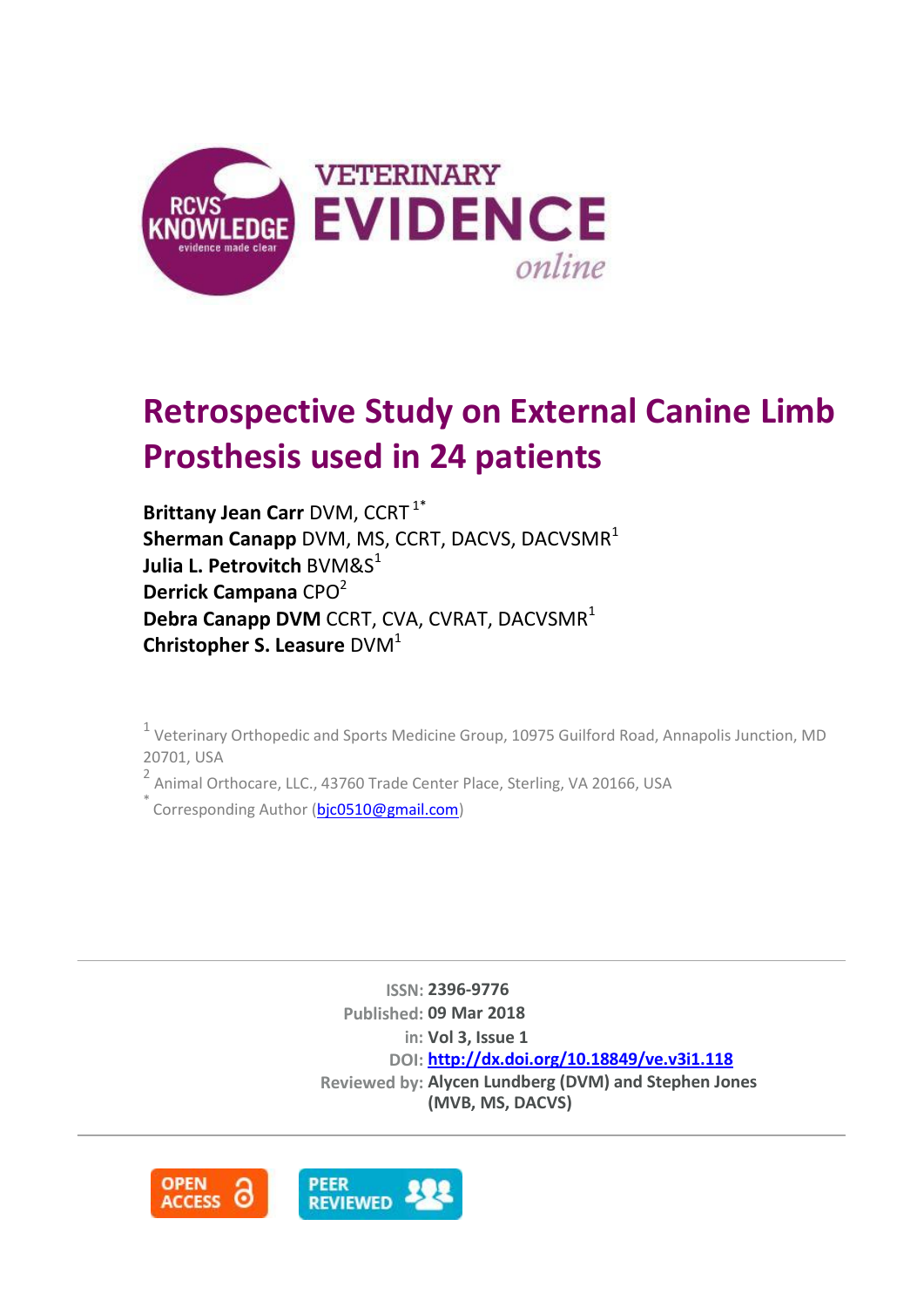# **ABSTRACT**

**Objective:** The purpose of this retrospective study is to provide data regarding external prosthetic use in small animal patients, evaluate the common complications associated with external prosthetics, and evaluate the outcome of patients using an external prosthetic.

**Background:** The use of external canine limb prosthetics is relatively uncommon in veterinary medicine today. However, there is growing interest in prosthetics and their clinical application because these devices may offer an alternative to euthanasia in severe cases where full amputation or alternative methods of limb spare are not an option. The goal of the prosthesis is to provide a better quality of life, help prevent further deformation and degeneration of existing joints, decrease leg length discrepancies, increase exercise and activity levels, provide a means to participate in rehabilitation therapy and maintain the ability to perform daily acts of living. To the author's knowledge, there is no report of external prosthetic use in small animal veterinary medicine, providing the profession with baseline information for use in, not only general practice or referral practice, but also future research.

**Evidentiary value:** This retrospective study provides data regarding external prosthetic use in small animal patients, evaluates the procedures, manufacturing, rehabilitation and common complications associated with external prosthetics, and evaluates the factors that determine a patient's prosthetic candidacy.

**Methods:** Patients that had an external prosthesis custom manufactured for them at Animal Orthocare, LLC and had a complete medical record were identified for this study. A client survey was completed via e-mail or telephone to collect further data about the patients, including age, weight, breed, sex, affected limb(s), reason for prosthesis, level of amputation, activities patient could perform with prosthesis in place, prosthetic fit, prosthetic migration (e.g. rotating or slippage), quality of mobility comparing pre-prosthetic mobility to postprosthetic mobility, prosthetic integrity, client's post-prosthetic mobility expectations, complications encountered post-prosthetic application, and client's perspective of patient's quality of life comparing preprosthetic and post-prosthetic placement.

**Results:** Of the 76 patients who were identified for this study and received a survey, survey information was obtained for 24 patients. There were 50% (n=12) forelimbs affected and 50% (n=12) hind limbs affected. Bilateral hind limb prosthesis was found in 8.33% (n=2) of the 24 cases included. Causes for the prosthesis were found to be due to trauma in 37.5% (n=9) of cases, congenital causes in 37.5% (n=9) of cases, neoplasia in 16.66% (n=4) of cases, infectious in 4.17% (n=1) of cases, and unknown in 4.17% (n=1) of cases. Of the 24 patients, 50% (n=12) of clients felt the prosthesis had an excellent fit; 20.83% (n=5) felt the prosthesis had a good fit; 16.67% (n=4) felt the prosthesis had an acceptable fit; 4.17% (n=1) felt the prosthesis had a less than satisfactory fit; lastly, 8.33% (n=2) felt the prosthetic had a poor fit. Of the 24 patients, 91.66% (n=22) were able to stand using the prosthesis; 87.5% (n=21) were able to walk using the prosthesis; 79.17% (n=19) were able to trot using the prosthesis; 70.83% (n=17) were able to climb stairs using the prosthesis; 54.17% (n=13) were able to jump on or off furniture using the prosthesis; 79.17% (n=19) were able to play fetch using the prosthesis. From these cases, 50% (n=12) of clients felt the patient's mobility improved post-prosthetic placement. Expectations were met in 70.83% (n=17) of cases; expectations were somewhat met in 4.17% (n=1) of cases; expectations were not met in 25% (n=6) of cases. Prosthetic migration affected 37.5% (n=9) of cases; residuum sore or infection affected 20.83% (n=5); refusal to use the prosthetic limb occurred in 20.83% (n=5) of cases; concurrent orthopedic disease occurred in 0% of patients; prosthetic failure (breaking) occurred in 20.83% (n=5) of cases. Finally, clients were asked to rate the quality of life of patients after prosthetic placement when compared to pre-prosthetic placement on a scale of  $1 - 5$  ( $1 =$  much worse than before,  $5 =$ much better than before). Patients rated a quality of life of 5 were 20.83% (n=5); a rating of 4 was given to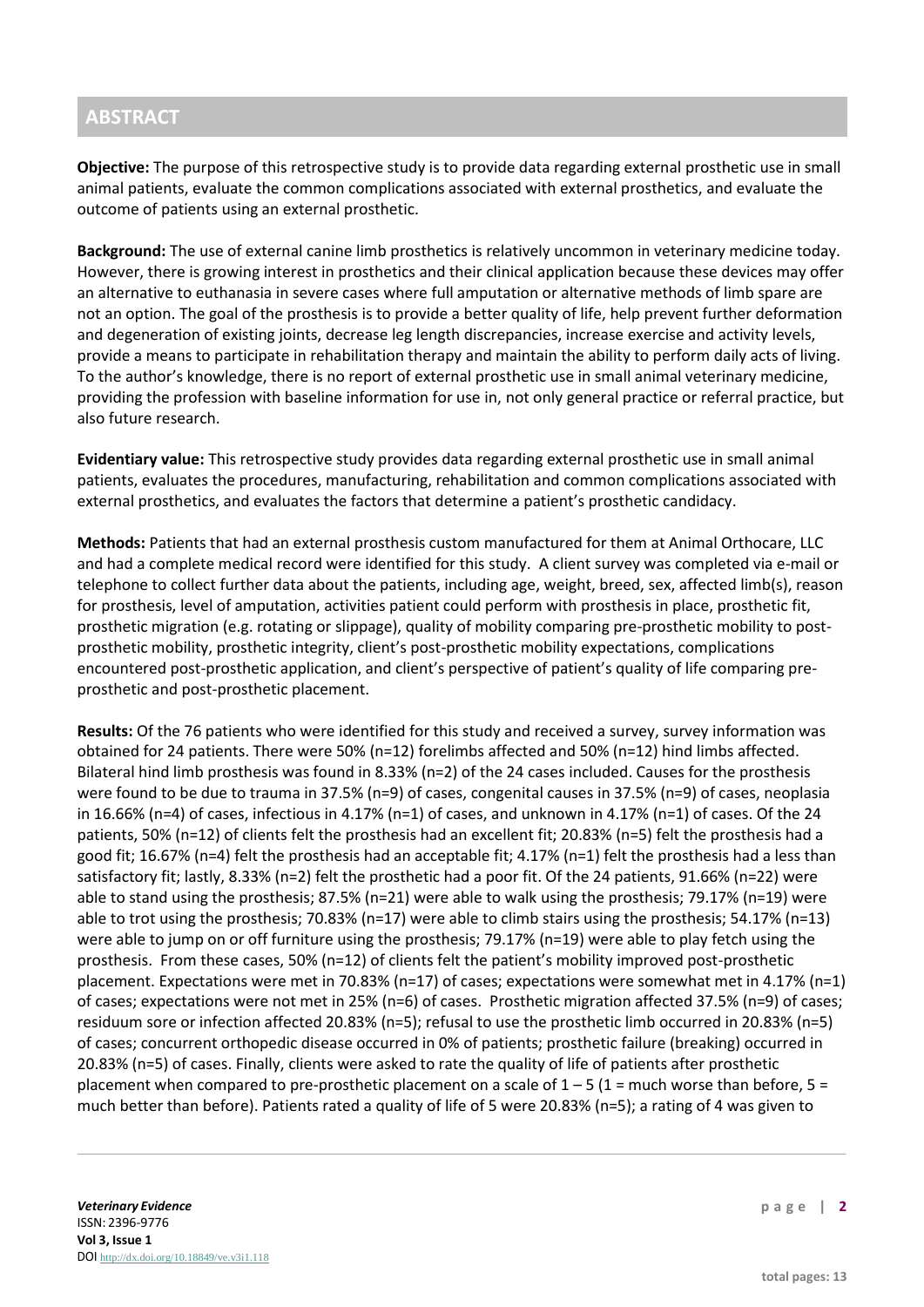20.83% (n=5); a rating of 3 was given to 45.83% (n=11); a rating of 2 was given to 4.17% (n=1); a rating of 1 was given to 8.33% (n=2).

**Conclusion:** External prosthetics may help improve quality of life and should be considered as an alternative to euthanasia where full amputation or alternative methods of limb spare are not an option.

**Application:** These results should be considered by veterinarians and prosthetists when searching for an alternative to full amputation or other limb spare surgical methods.

# **INTRODUCTION**

The use of external canine limb prosthetics is relatively uncommon in veterinary medicine. There are a number of external prosthetics used in humans, utilising various methods of securing the artificial limb to the residual limb as well as various devices for different types of activity. In veterinary patients, we are limited in both areas, partially due to our patients' anatomies and the limited amount of evidence-based knowledge available (Canapp et al., 2012; Seymour R., 2002). However, there is more interest in prosthetics and their clinical application because these devices may offer an alternative to euthanasia in cases where full amputation or alternative surgical methods of limb spare are not an option. The goal of the prosthesis is to provide a better quality of life, help prevent further deformation and degeneration of existing joints, decrease leg length discrepancies, increase exercise and activity levels, provide a means to participate in rehabilitation therapy and maintain the ability to perform daily acts of living. There are specific requirements for a prosthetic to be successful, and complications may arise if appropriate surgical planning, accurate manufacturing of the prosthetic, or proper introduction to the prosthesis are not performed.

Patients should be assessed carefully when recommending an external prosthesis. One of the most critical characteristics for prosthetic eligibility is the amputation level (Canapp et al., 2012; Canapp et al., 2014). In human studies, the most successful candidates have amputations performed as distally as possible, salvaging vasculature and soft tissue coverage over the residuum, as this has been shown to achieve the optimal potential for post-operative ambulation (Bowker et al., 1992). When compared to non-amputees, patients with transtibial amputations were noted to have 9% higher oxygen consumption during ambulation, patients with transfemoral amputations were noted to have 49% higher oxygen consumption during ambulation and patients with bilateral transfemoral amputations were noted to have 280% higher oxygen consumption (Huang et al., 1979). It is also widely accepted that patients with distal amputations have fewer planes of movement versus patients with proximal amputations, which improves patient control over the prosthesis during ambulation (Bowker et al., 1992; Canapp et al., 2014). Due to the anatomy of our small animal patients, the hind limb offers an advantage for prosthetic success with distal amputations, while the forelimb's anatomy offers better success with proximal amputations (Canapp et al., 2012). The tarsus is an excellent suspension point to reduce prosthetic migration and has an anatomical advantage compared to other joints such as the carpus due to the acute angular nature of the joint, which reduces prosthesis axial rotation (Canapp et al., 2012; Canapp et al., 2014). In the forelimb, prosthetics may be utilised if the elbow joint is preserved (Canapp et al., 2012; Canapp et al., 2014). The humeral epicondyles provide a good prominence for self-suspension, and a circumferential strapping system used proximal to the elbow helps prevent migration and contributes to rotational stability (Canapp et al., 2012; Canapp et al., 2014). Procedures requiring amputation proximal to the elbow have limited ability for prosthetic success as there are no ideal prominences for suspension and there are more planes of movement, which will reduce control over the limb and could even lead to humeral fracture if the prosthesis shank is too long (Canapp et al., 2012). Proximal amputations in the hind limbs often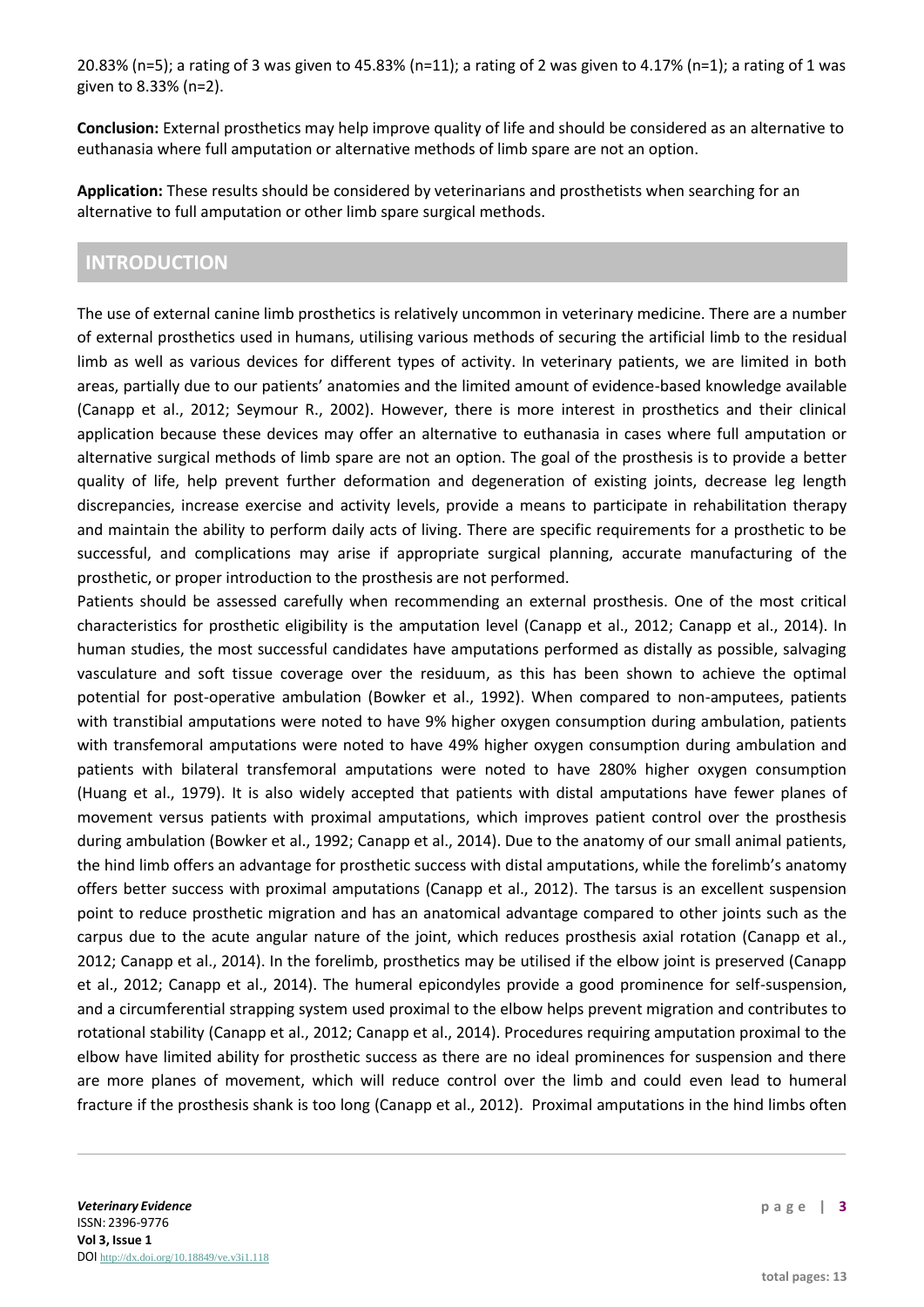have diminished success, unless a suspension system consisting of a harness is used. Further, the stifle joint provides minimal boney prominences to which an artificial limb may be suspended, making the prosthetic more prone to migration and excessive rubbing (Canapp et al., 2014).

Surgical planning for amputation should aim to maintain soft tissue coverage of the residuum while positioning nerve endings away from the distal residuum and preserving residual limb vasculature and smooth boney prominences to prevent residual limb sores (Canapp et al., 2012; Bowker et al., 1992; Burgess et al., 1981; Canapp et al., 2014). Maintaining adequate soft tissue coverage will help reduce shear forces on the residual limb involved with prosthetic ambulation. In humans undergoing transtibial amputations, there is often discomfort due to instability between the tibia and fibula (Bowker et al., 1992; Ertl Reconstruction Website, 2015; DeCoster et al., 2006). In the human literature it is also proposed that an open medullary cavity will increase discomfort with end-bearing prosthesis by altering normal conditions of pressure and circulation within the bone (DeCoster et al., 2006). Surgeons have developed a procedure to eliminate instability between the tibia and the fibula by using a tibiofibular bridge that creates a unified end-bearing limb and a callus over the medullary cavity to decrease disturbances in vascular supply to the end-bearing surface (DeCoster et al., 2006, Ertl Reconstruction Website, 2015). Currently, these techniques are infrequently utilised in veterinary surgery but could improve weight bearing and overall function in patients with a transtibial amputation (Canapp et al., 2014).

Prior to surgery, the level of the amputation for the soft tissues is marked distally, while the boney anatomy is marked proximally on the skin. The initial incision should be planned so that the closed incision does not lie over the distal or palmar/plantar surface of the residuum to ensure that the incisional scar does not adhere to the underlying bone (Canapp et al., 2012; Canapp et al., 2014; Bowker et al., 1992). It is vital that the soft tissues are handled carefully to prevent unnecessary trauma; good soft tissue coverage of the residuum will resist the shear forces involved in prosthetic ambulation and help maintain residual limb integrity (Canapp et al., 2012; Canapp et al., 2014; Bowker et al., 1992). A transverse osteotomy, at the most distal level possible, is made across the bone(s), proximal to the initial skin incision and soft tissue transection, and the distal limb is removed. The cortical bone edges should be smoothed to prevent sharp edges causing soft tissue trauma (Canapp et al., 2014; Bowker et al., 1992; Ert Reconstruction Technique, 2015; Decoster et al., 2006). The medullary cavity should be packed with bone wax to help provide hemostasis from the medullary canal. Hemostasis is especially important to obtain in amputations as hemorrhage will predispose the residuum to post-operative seromas (Canapp et al., 2012; Canapp et al., 2014; Bowker et al., 1992). To begin closure, muscles, tendons and fascia from the caudal limb are wrapped around the end of the bone and apposed to the muscles, tendons and fascia on the opposite side of the bone in a mattress pattern using a long-lasting monofilament suture (Canapp et al., 2012; Canapp et al., 2014). While it is not well defined for small animals, it is recognised that weight bearing occurs at the caudodistal aspect of the residuum. Thus, the surgeon should avoid creating possible weak points over the caudodistal surface as it could predispose the residuum to future soft tissue break down (Canapp et al., 2012; Canapp et al., 2014). Once all muscles, tendons and fascia are apposed, the skin incision should be closed over the cranial surface of the residuum with minimal to no tension to reduce the chances of ulcerations and to promote healing post-operatively (Canapp et al., 2012; Canapp et al., 2014). Skin sutures may be preferred to skin staples as they are considered more comfortable and are associated with a lessened risk for post-operative incisional infection (Smith et al., 2010).

Post-operatively, amputees are currently placed into a compression bandage to reduce swelling, protect the distal residuum from trauma and promote healing (Canapp et al., 2012). Prosthetic manufacturing should not begin until all swelling has resolved and muscle atrophy of the residual limb has occurred (Canapp et al., 2012; Canapp et al., 2014). Typically, the residuum is fitted for a prosthetic at about 2-3 weeks post-operatively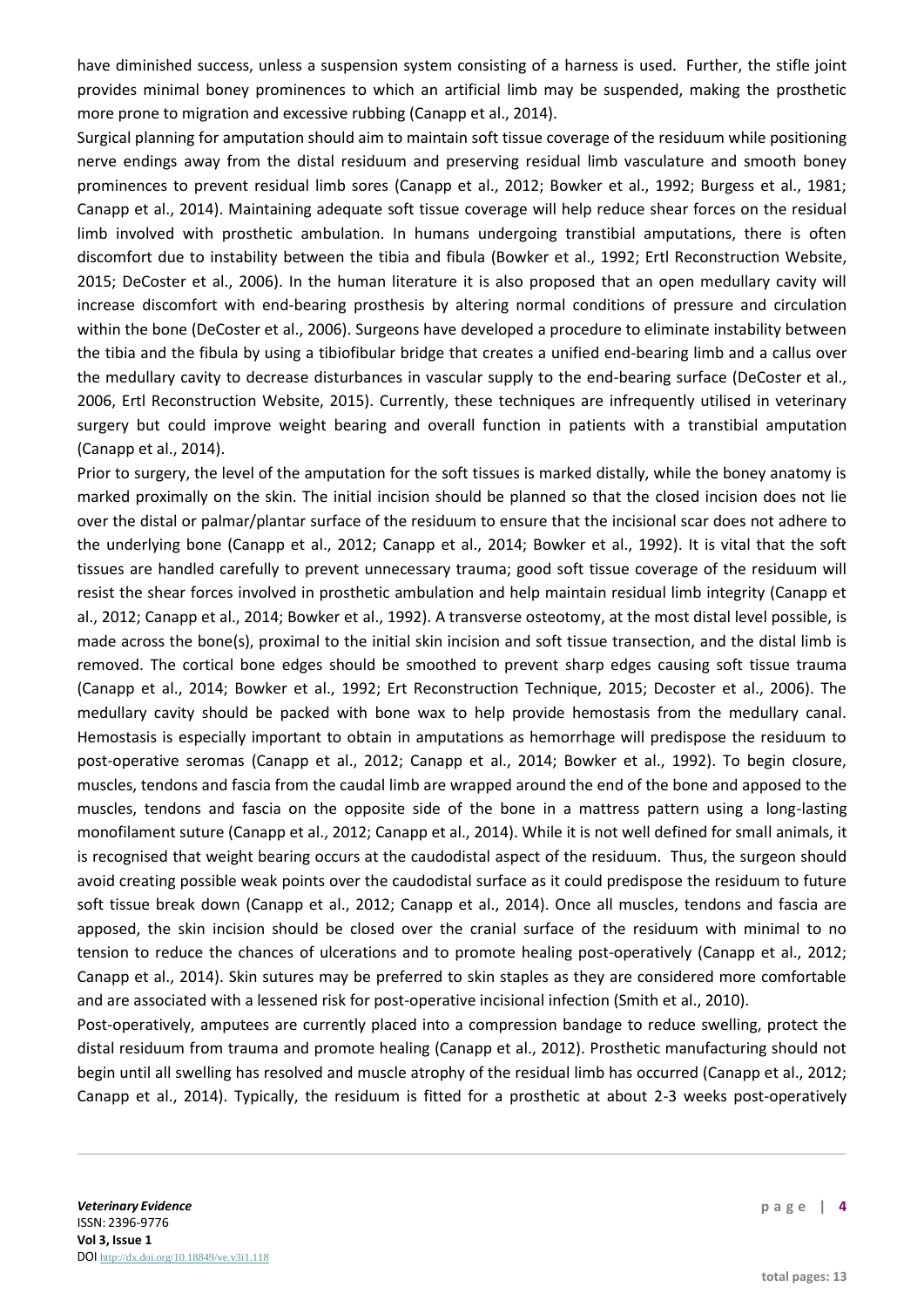when the swelling has fully resolved, as this will help reduce further prosthetic revisions (Canapp et al., 2012; Canapp et al., 2014).

It is important that prosthetic professionals work directly with both the veterinary orthopedic surgeon and a veterinary rehabilitation team to reach the most successful outcome. Starting with prosthetic introduction, a close relationship between the prosthetist and the client should be maintained to ensure proper wear and care of the prosthesis and to prevent complications or further injury to the patient. Firstly, the client should be instructed how to properly don and doff the prosthesis and a schedule for gradual introduction should be devised. Schedules for introduction will vary case by case, but a generic schedule is 1 hour on day one, increased by 1 hour each day until it can be worn at all times. Additionally, rehabilitation therapy is often recommended to help integrate the prosthesis into the everyday life of the patient and client. Rehabilitation commonly focuses on increasing circulation, enhancing forelimb and hind limb strength and increasing range of motion; for prosthetic patients it must also provide prevention of contractures or correction of existing contractures, improvement in coordination, reduction of edema to promote healing and, lastly, promote mobility using the device (Canapp et al., 2012; Canapp et al., 2014). Clients should also be made aware of signs of early complication (e.g. persisting erythema, etc.) so that earlier revisions may be made. However, there is little in the literature regarding the most common complications observed in patients wearing external prosthetics.

To the authors' knowledge, there is no report of external prosthetic use in small animal veterinary medicine. The purpose of this retrospective study is to provide data regarding external prosthetic use in small animal patients, evaluate the common complications associated with external prosthetics, and evaluate the outcome of patients using an external prosthetic.

# **METHODS & MATERIALS**

#### Patient selection

Patients that had an external prosthesis custom manufactured for them at Animal Orthocare, LLC and complete records were selected from the database at Animal Orthocare, LLC. Seventy-six candidates fit the inclusion criteria. Information collected from the record included sex, age, weight, breed, and the affected limb.

## Prosthetic fabrication

Each prosthesis was manufactured in a similar method for each patient.<sup>a</sup> Each patient's residuum had a cast made using several techniques – fiberglass cast, plaster of paris cast, 3D modeling, CT or MRI image reconstruction, algination or biofoam techniques were employed. Once a negative or positive cast was obtained, a positive mold was produced. Manual sculpting or 3D digital modeling techniques were used in order to take down areas of pressure tolerance and build upon areas of pressure resistance to produce the final positive mold on which the definitive socket is manufactured. Fabrication techniques used to form the socket include vacuum forming thermoplastics or carbon lamination. Several materials were employed to improve comfort of the prosthesis including a soft liner made from plastazote, aliplast or volara. Once the socket was created, methods of suspension were selected for each patient to help prevent migration of the device. Thereafter, a shank was selected to ensure limb length was maintained and a foot for the prosthesis was designed to provide appropriate breakover, depending on the patient's daily activity level. Pending the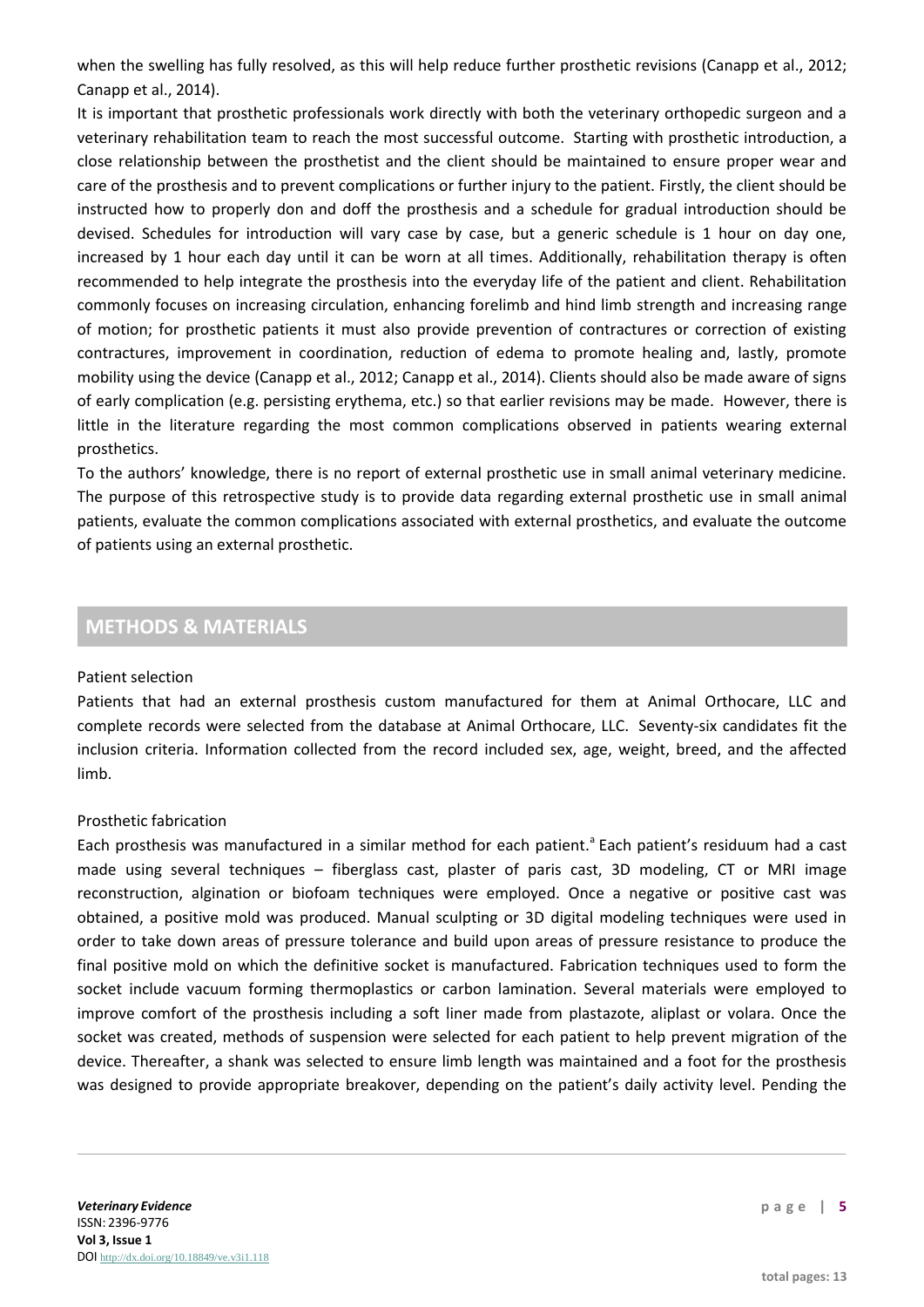patient's response to the prosthetic design, adjustments were made accordingly so that the device maintained proper fit and to prevent migration.

## Client survey

For all patients identified for this study, a client survey was then completed via electronic email or telephone to provide further data about the patients, including age, weight, breed, sex, affected limb(s), reason for prosthesis, level of amputation, activities patient could perform with prosthesis in place, prosthetic fit, prosthetic migration (e.g. rotating or slippage), quality of mobility comparing pre-prosthetic mobility to postprosthetic mobility, prosthetic integrity, client's post-prosthetic mobility expectations, complications encountered post-prosthetic application, and client's perspective of patient's quality of life comparing preprosthetic and post-prosthetic placement.

# **RESULTS**

## Overall survey data

Seventy-six patients were identified for this study. The patient age ranged from 9 weeks to 15 years of age, with a mean of 4.7 years. The patient weight range was 4 to 155 pounds, with a mean of 61 pounds. Surveys were sent via electronic mail to all 76 cases and followed up via telephone. Of the 76 cases, survey information for 24 patients was obtained. From the 24 patients who responded to the survey, the patient age ranged from 5 months to 12 years, with a mean of 4 years. The patient weight ranged from 4 to 155 pounds, with a mean of 62.2 pounds. Breeds included were mixed breed (n=7), Golden Retriever (n=4), Pit Bull Terrier (n=2), Border Collie (n=1), South African Boerboel (n=1), English Mastiff (n=1), Shiloh Shepherd (n=1), German Shepherd Dog (n=1), Labrador Retriever (n=1), Boxer (n=1), Maltese (n=1), Giant Schnauzer (n=1), Bassett Hound (n=1) and Coonhound (n=1).

## Gender survey data

From the 24 clients who responded to the survey, the patient sex ratio was 41.66% female (n=10), of which 70% (n=7) were altered. The male portion was a total of 58.33% male (n=14), of which 92.86% (n=13) were altered.

#### Affected limb survey data

From the 24 patients who responded to the survey, 5 different affected limb categories were recognised. There were 50% (n=12) forelimbs affected and 50% (n=12) hind limbs affected. The left forelimb was affected 16.66% (n=4) of the time; the right forelimb was affected 33.33% (n=8) of the time. The left hind limb was affected 25% (n=6) of the time; the right hind limb was affected 16.66% (n=4) of the time. Bilateral hind limb prosthesis was found in 8.33% (n=2) of the 24 cases included. Thus, there was a total of 26 affected limbs.

#### Reason for prosthesis survey data

From the 24 patients who responded to the survey, reason for prosthetic application was recorded (Figure 1). Prosthetic application was elected following trauma in 37.5% (n=9) of limbs, congenital malformations in 37.5% (n=9) of limbs, neoplasia in 16.66% (n=4) of limbs, and other causes in 8.33% (n=2) of limbs, which included partial limb loss due to parvovirus (n=1) and an unknown cause (n=1)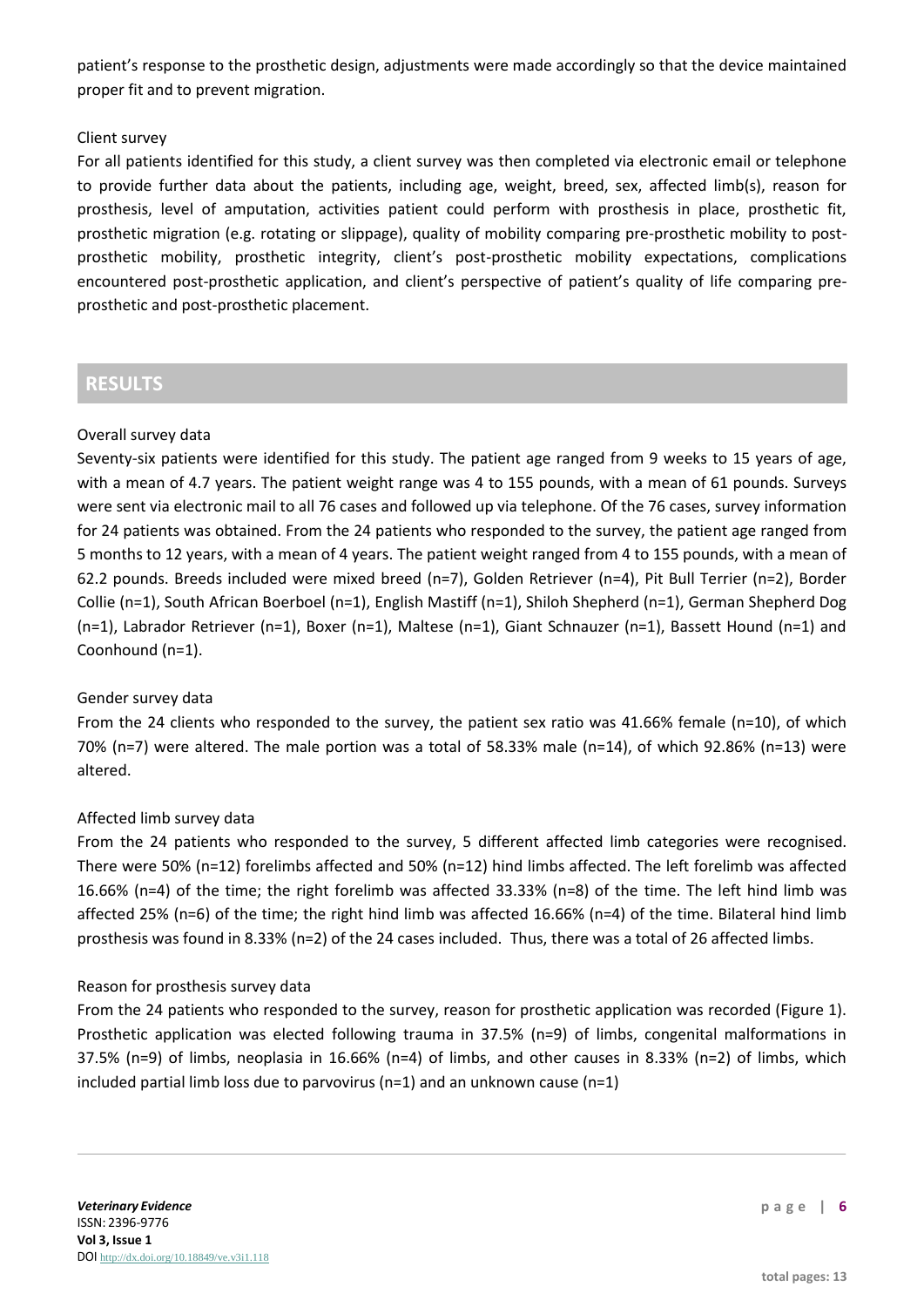

**Figure 1**: This chart shows the pre-existing conditions that led to the use of an external limb prosthetic to improve mobility, provide a method of limb spare or improve quality of life. This data was collected from client answered surveys retrospectively.

#### Level of amputation survey data

From the 24 patients who responded to the survey, the level of amputation was both obtained from the medical record and confirmed by having clients select the level of amputation from the Amputation Level Diagram provided (Figure 2). From the patients with a forelimb prosthesis, 75% (n=9) were amputees at the level of the metacarpus, while0% had amputation at the level of the carpus. Amputation at the level of middiaphyseal radialulnar occurred 25% (n=3) of the time. From patients with a hind limb prosthesis, 50% (n=6) were amputees at the level of the metatarsus, while 41.66% (n=5) had amputation at the level of the tarsus. Amputation at the level of mid tibial occurred 8.33% (n=1) of the time.



**Figure 2**: Amputation Level Diagram. Each letter denotes the level at which the limb was amputated. Levels A, B, & C relate to the forelimbs: Level A corresponds to amputation at the level of the metacarpus; Level B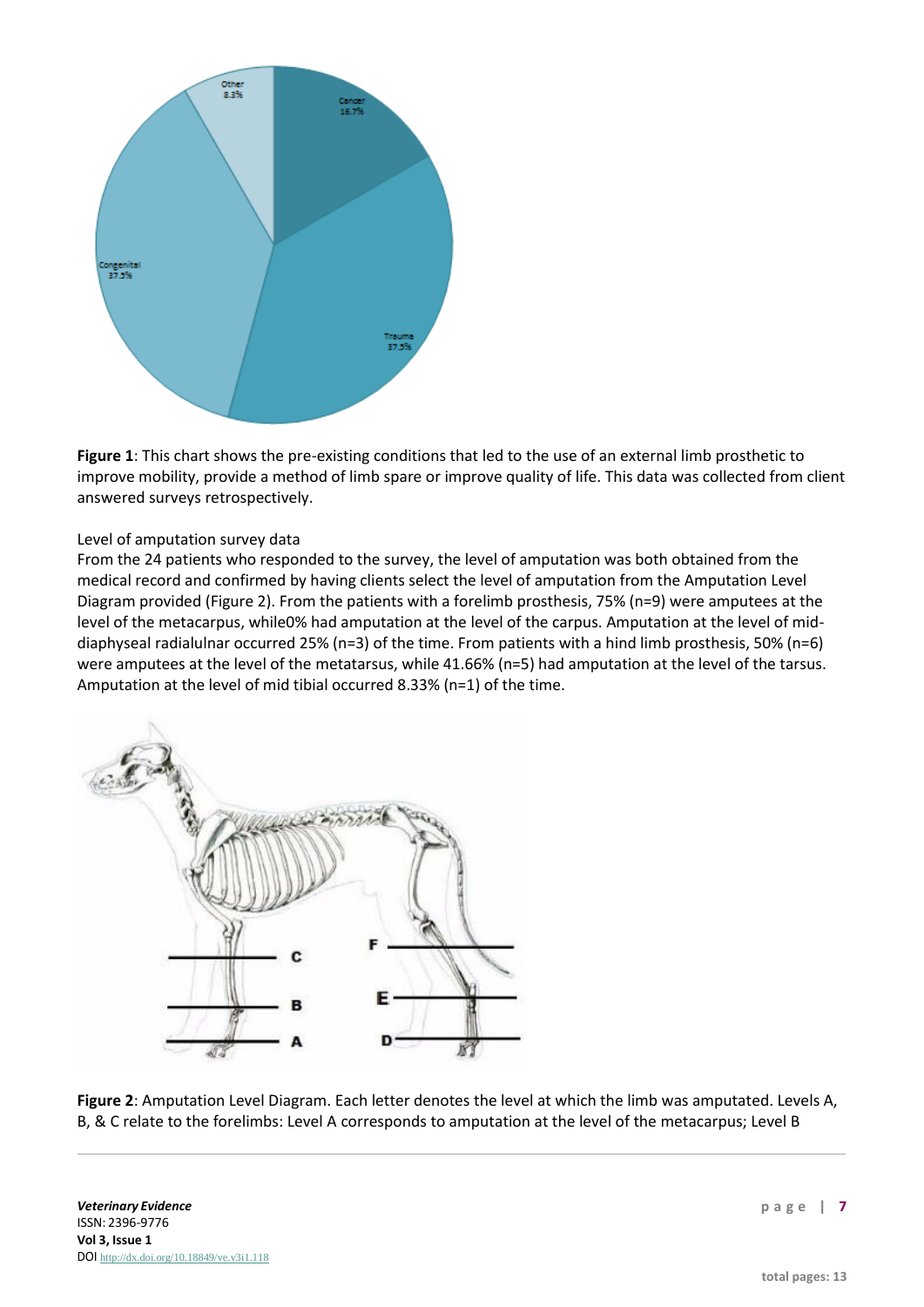corresponds to amputation at the level of the carpus; Level C corresponds to amputation at the level of middiaphyseal radial-ulnar, or distal to the elbow. Levels D, E, & F relate to the hind limbs: Level D corresponds to amputation at the level of the metatarsus; Level E relates to amputation at the level of the tarsus; Level F relates to amputation at the level of mid-tibial or distal to the stifle.

## Daily activities survey

From the 24 patients who responded to the survey, information about daily activities was evaluated (Figure 3). Of the 24 patients, 91.66% (n=22) were able to stand using the prosthesis; 87.5% (n=21) were able to walk using the prosthesis; 79.17% (n=19) were able to trot using the prosthesis; 70.83% (n=17) were able to climb stairs using the prosthesis; 54.17% (n=13) were able to jump on or off furniture using the prosthesis; 79.17% (n=19) were able to play fetch using the prosthesis.



**Figure 3**: This graph shows data pertaining to daily acts of living for patients after prosthetic placement, obtained from client answered surveys.

## Prosthesis fitting survey data

From the 24 patients who responded to the survey, information about prosthetic fit was recorded. Of the 24 patients, 50% (n=12) of clients felt the prosthesis had an excellent fit; 20.83% (n=5) felt the prosthesis had a good fit; 16.67% (n=4) felt the prosthesis had an acceptable fit; 4.17% (n=1) felt the prosthesis had a less than satisfactory fit; lastly, 8.33% (n=2) felt the prosthetic had a poor fit.

## Prosthetic migration survey data

From the 24 patients who responded to the survey, information about prosthetic migration (e.g. slipping) was gathered. Of these patients, 45.83% (n=11) were reported to have no prosthetic slippage; 12.5% (n=3) were reported to have very occasional migration; 16.67% (n=4) were reported to have prosthetic slippage sometimes; lastly 25% (n=6) were reported to have prosthetic slippage often.

## Prosthetic mobility survey data

From the 24 patients who responded to the survey, subjective comparative data about patient mobility preprosthetic placement versus post-prosthetic placement was collected (Figure 4). From these cases, 50% (n=12) felt the patient's mobility improved post-prosthetic placement. No difference in mobility between preprosthetic and post-prosthetic placement was found in 37.5% (n=9) of patients. In 12.5% (n=3) of patients, clients rated mobility to be worse after prosthetic placement.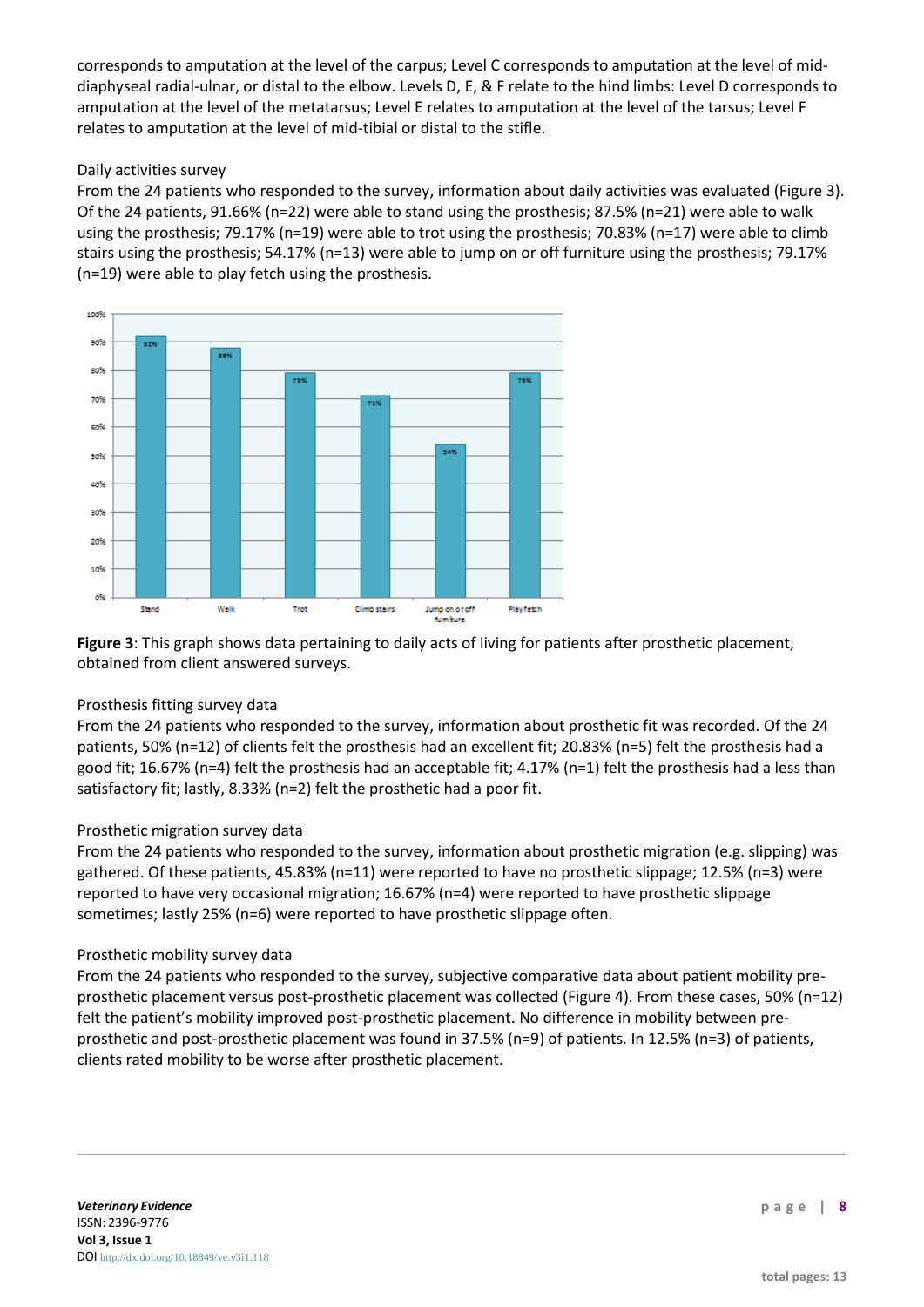## Device integrity survey data

From the 24 patients who responded to the survey, 75% (n=18) of patient's prostheses did not break from the time of placement to the time of this study; 25% (n=6) of patient's prostheses did break from the time of placement to the time of this study.

## Mobility expectations survey data

From the 24 patients who responded to the survey, clients rated how the prosthesis met their mobility expectations. The cases where expectations were met occurred in 70.83% (n=17) of cases; expectations were somewhat met in 4.17% (n=1) of cases; expectations were not met in 25% (n=6) of cases.

## Complications survey data

From the 24 patients who responded to the survey, information about complications encountered was gathered (Figure 5). Prosthetic migration occurring often affected 37.5% (n=9) of cases; residuum sore or infection affected 20.83% (n=5); refusal to use the prosthetic limb occurred in 20.83% (n=5) of cases; concurrent orthopedic disease occurred in 0% of patients; prosthetic failure (breaking) occurred in 20.83% (n=5) of cases. Other complications encountered affected 8.33% (n=2) of patients. These complications included one patient never getting used to wearing the prosthesis and one patient who 'didn't like wearing' the prosthesis.





## Quality of life survey data

From the 24 patients who responded to the survey, clients were asked to rate the quality of life of patients after prosthetic placement when compared to pre-prosthetic placement (Figure 6). A scale from  $1 - 5$  was provided (1 = much worse than before, 5 = much better than before). Patients rated a quality of life of 5 were 20.83% (n=5); a rating of 4 was given to 20.83% (n=5); a rating of 3 was given to 45.83% (n=11); a rating of 2 was given to 4.17% (n=1); a rating of 1 was given to 8.33% (n=2).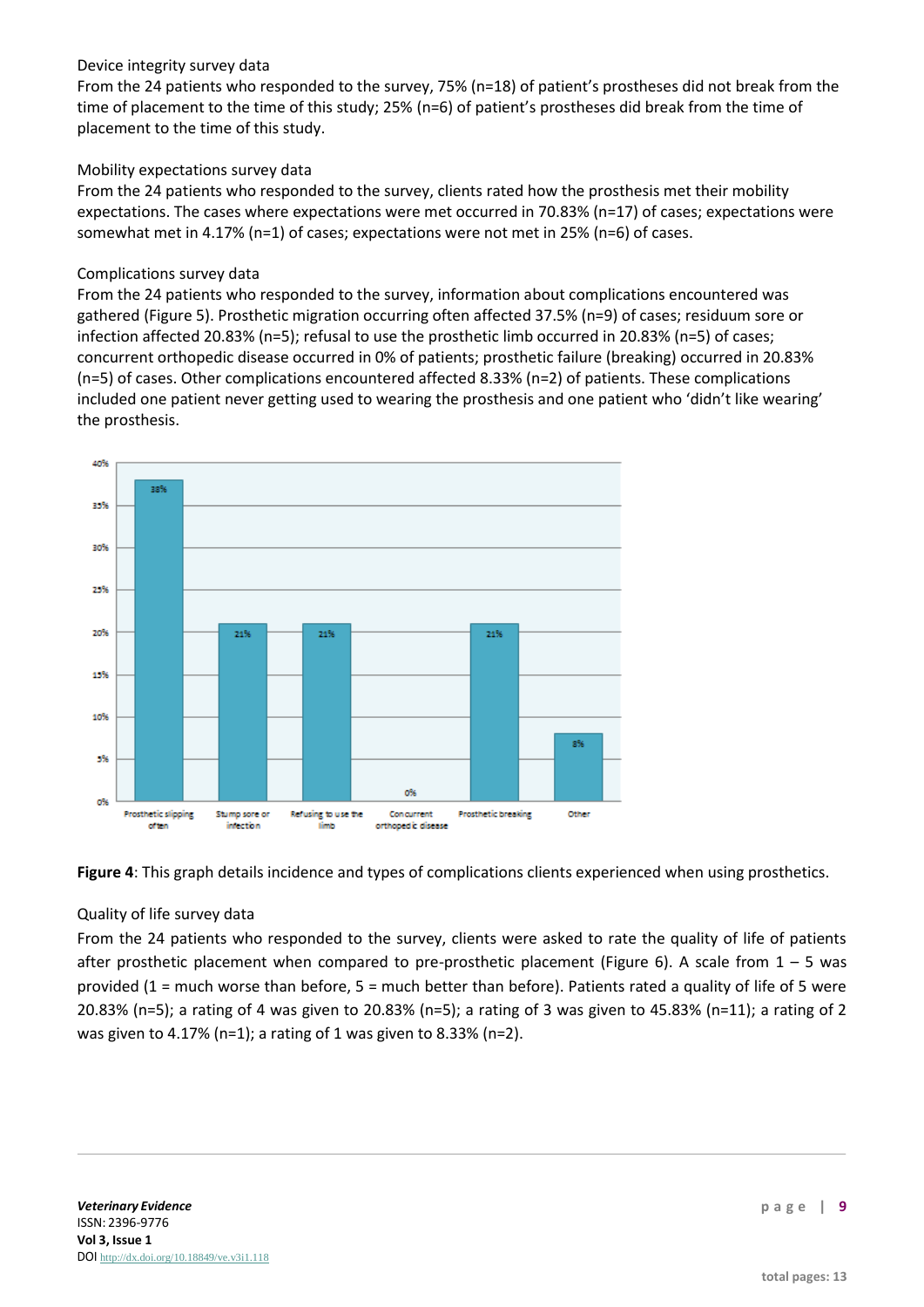# **DISCUSSION**

This study supports that external prosthetics may help improve quality of life and should be considered as an alternative to euthanasia where full amputation or alternative methods of limb spare are not an option. To the authors' knowledge, this is the first report of external prosthetic use in small animal veterinary medicine, providing the profession with baseline information for use in, not only general practice or referral practice, but also future research. Furthermore, these results should be considered by veterinarians and orthotists when searching for an alternative to full amputation or other limb spare surgical methods. Over 87% of clients reported that the prosthetic had both an acceptable fit or better and a quality of life that was equal to or better than the quality of life prior to prosthetic placement. It is important to note that the majority of patients with a forelimb amputation had an amputation at the level of the metacarpus (75%) and all but one hind limb amputation patients were at the level of the metatarsus or level of the tarsus. As previously mentioned, forelimb prosthetics are typically preferred for more proximal amputations as the elbow joint typically provides a better suspension point than the carpus, whereas distal hind limb amputations offer an advantage for prosthetic success as the tarsus is an excellent suspension point to reduce prosthetic migration (Canapp et al., 2012; Canapp et al., 2014). It is possible that the level of amputation contributed to the outcomes reported in this study; however, further study is necessary to determine if there is a correlation between amputation level and outcome measures.

Various complications were reported in this study, most notably prosthetic migration in 37.5% of cases and residuum sores or infection in approximately 20% of patients. This is consistent with previous reports in both humans and dogs that report prosthetic migration and residuum sores are commonly noted complications (Canapp et al., 2012; Armstrong et al., 2007; Bowker et al., 1992; Seversky et al., 2005; Canapp et al., 2014; Ertl Reconstruction Website et al., 2015; DeCoster et al., 2006). Previous reports have also stated the initial prosthesis often requires revisions as the residuum changes in shape due to the patient's altered ambulation (Canapp et al., 2012; Canapp et al., 2014). Indications for prosthesis revision are prosthetic migration and the development of residuum sores. Client vigilance is necessary for monitoring the health of the residual limb to ensure prosthetic revisions are addressed in a timely manner to avoid excessive soft tissue damage or infection. Otherwise, little daily maintenance is required if the prosthetic has an intimate fit and if it is used correctly (Canapp et al., 2014).

Many of the patients in this study were reported to be able to participate in a number of activities. Of the 24 patients, approximately 79% (n=19) were able to trot using the prosthesis, 70% (n=17) were able to climb stairs using the prosthesis, 54% (n=13) were able to jump on or off furniture using the prosthesis, and 79% (n=19) were able to play fetch using the prosthesis. As one can imagine with frequent use and wear over time, repairs to the prosthesis may be needed. Approximately 25% of patient prostheses were reported to have broken from the time of placement to the time of this study. It is important that owners are instructed on how to visually inspect the prosthesis for integrity and function as any damage to the prosthesis should be addressed promptly.

This study demonstrated that a large percentage of dogs in this study were still able to participate in normal daily activities. Furthermore, the clients' expectations for their patients' mobility was met in over 70% of cases. However, this study did not specifically inquire about or quantitatively analyze alterations in gait characteristic, which has been documented in dogs and humans who use external prosthetics (Canapp et al., 2014; Malchow et al., 2016; Kendell et al., 2016). Gait pattern changes often can occur due to a misaligned prosthesis or a leg length discrepancy. These problems should be addressed as soon as possible, and can often be remedied by simple alignment adjustments or by changing internal padding thickness in the prosthetic. Depending on the case, joint abnormalities in other limbs may develop if the gait pattern is not corrected in a timely manner. The most common psychological abnormality occurs immediately when the patient is fitted with the device, where the patient rejects the prosthetic or refuses to use the limb (Canapp et al., 2014). In this study, one patient would not use the prosthetic even after an appropriate acclimation period. In most patients, a gradual introduction schedule is the method of choice to get the patient used to the device and reduce the risk of outright rejection. Clients should be warned of all possible complications prior to electing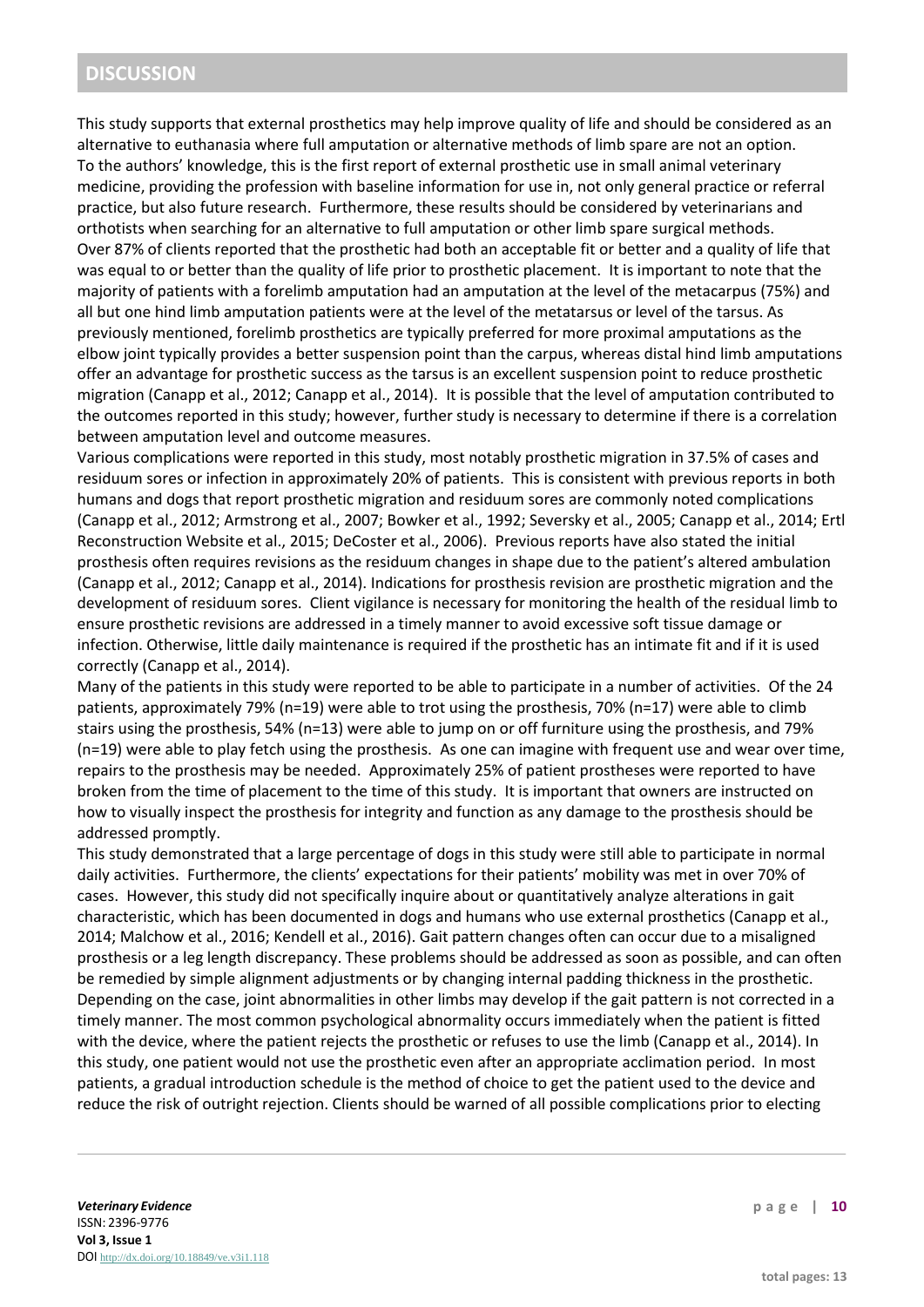limb spare involving external prosthesis. In the end, it is most important that the client is attentive to the possible complications and the veterinarian is adept at troubleshooting any situation which may occur. Limitations of this study are predominantly related to its retrospective nature and subjective outcome measures as reported by clients. Future studies should be prospective, randomised and blinded and include objective outcome measures, such as goniometric measurements, limb circumference muscle mass measurements, and objective gait analysis. Nonetheless, this study provides data regarding external prosthetic use in small animal patients, evaluates the common complications associated with external prosthetics, and evaluates the outcome of patients using an external prosthetic that should be taken into consideration by veterinarians and prosthetists when searching for an alternative to full amputation or other surgical limb spare procedures.

## **FOOTNOTES**

a. Animal Orthocare Prosthesis, Animal Orthocare, LLC., Sterling, VA, USA.

## **CONFLICT OF INTEREST**

**Acknowledgments:** Thank you Katie Cox, MS, for her help in collecting and organizing data for this manuscript. **Funding**: No external funding was accepted for this project.

**Competing interests**: Derrick Campana, CPO, is the CEO and president of Animal Orthocare, LLC.

## **REFERENCES**

- 1. Armstrong PD. (2007). Immediate postsurgical and early prosthetic management of lower extremity amputations, in Lecture. The Newington Certificate Program in Orthotics and Prosthetics, Newington, CT.
- 2. Bowker JH, Michael JW. (1992). Atlas of Limb Prosthetics: Surgical, Prosthetic and Rehabilitation Principles. 2nd ed. St. Louis, MO: Mosby-Year Book, Inc.
- 3. Burgess EM, Matsen FA. (1981). Determining amputation levels in peripheral vascular disease. The Journal of Bone & Joint Surgery 63, 1493. DOI: <http://dx.doi.org/10.2106/00004623-198163090-00020>
- 4. Canapp SO, Campana DM, Fair LM. (2012). Orthopedic Coaptation Devices and Small-Animal Prosthetics. In: Tobias KM, Johnston SA. Veterinary Surgery: Small Animal - Volume 1. St. Louis, MO: Elsevier Inc, 628–646.
- 5. Canapp SO, Petrovitch JL, Leasure CS, et al. (2014). Prosthesis: An alternative canine limb spare technique using partial amputation and external prosthetics, in Proceedings. European Society of Veterinary Orthopaedics and Traumatology.
- 6. DeCoster TA, Homedan S. (2006). Amputation Osteoplasty. *The Iowa Orthoaedic Journal*, 26, 54–59.
- 7. Ertl Reconstruction website. The Ertl Osteomyoplastic Transtibial Amputation Reconstruction Description of Technique and Long Term Results. Available at: [http://www.ertlreconstruction.com/documents/transtibial-technique.pdf.](http://www.ertlreconstruction.com/documents/transtibial-technique.pdf) Accessed July 4, 2015.
- 8. Gailey RS, Roach KE, Applegate EB, et al. (2002). The Amputee Mobility Predictor: An Instrument to Assess Determinants of the Lower-Limb Amputee's Ability to Ambulate. *Archives of Physical Medicine and Rehabilitation*, 83, 613–627. DOI: <http://dx.doi.org/10.1053/ampr.2002.32309>
- 9. Huang C, Jackson R, Moore N, et al. (1979). Amputation: Energy cost of ambulation. *Arch Phys Med Behahil*, 60, 18.
- 10. Kendell C, Lemaire ED, Kofman J, Dudek N. (2016). Gait adaptations of transfemoral prosthesis users across multiple walking tasks. *Prosthetics and Orthotics International*, 40(1), 89-95. DOI: <http://dx.doi.org/10.1177/0309364614568410>
- 11. Malchow C and Goeran F. (2016). Effect on observation on lower limb prosthesis gait biomechanics: preliminary results. *Prosthetics and Orthotics International*, 40(6), 739-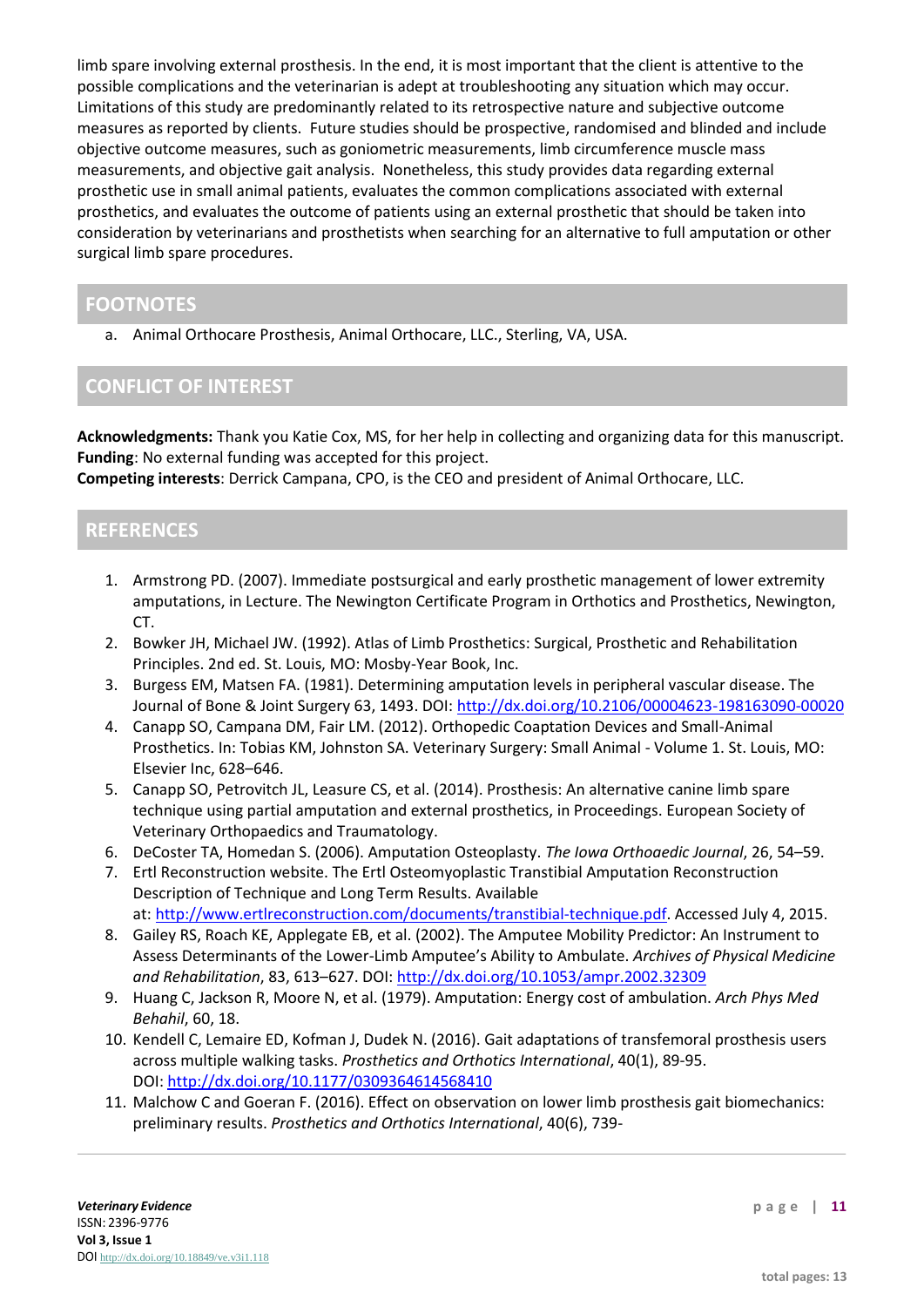743. <http://dx.doi.org/10.1177/0309364615605374>

- 12. Seversky N. (2005). Theory and clinical applications of prosthetic gel liners, in Lecture. The Newington Certificate Program in Orthotics and Prosthetics, Newington, CT.
- 13. Seymour R. (2002). Prosthetics and Orthotics: Lower Limb and Spinal. Baltimore, MD: Lippincott Williams & Wilkins.
- 14. Smith TO, Sexton D, Mann C, et al. (2010). Sutures versus staples for skin closure in orthopaedic surgery: meta-analysis. *BMJ*, 340:c1199. DOI: <http://dx.doi.org/10.1136/bmj.c1199>